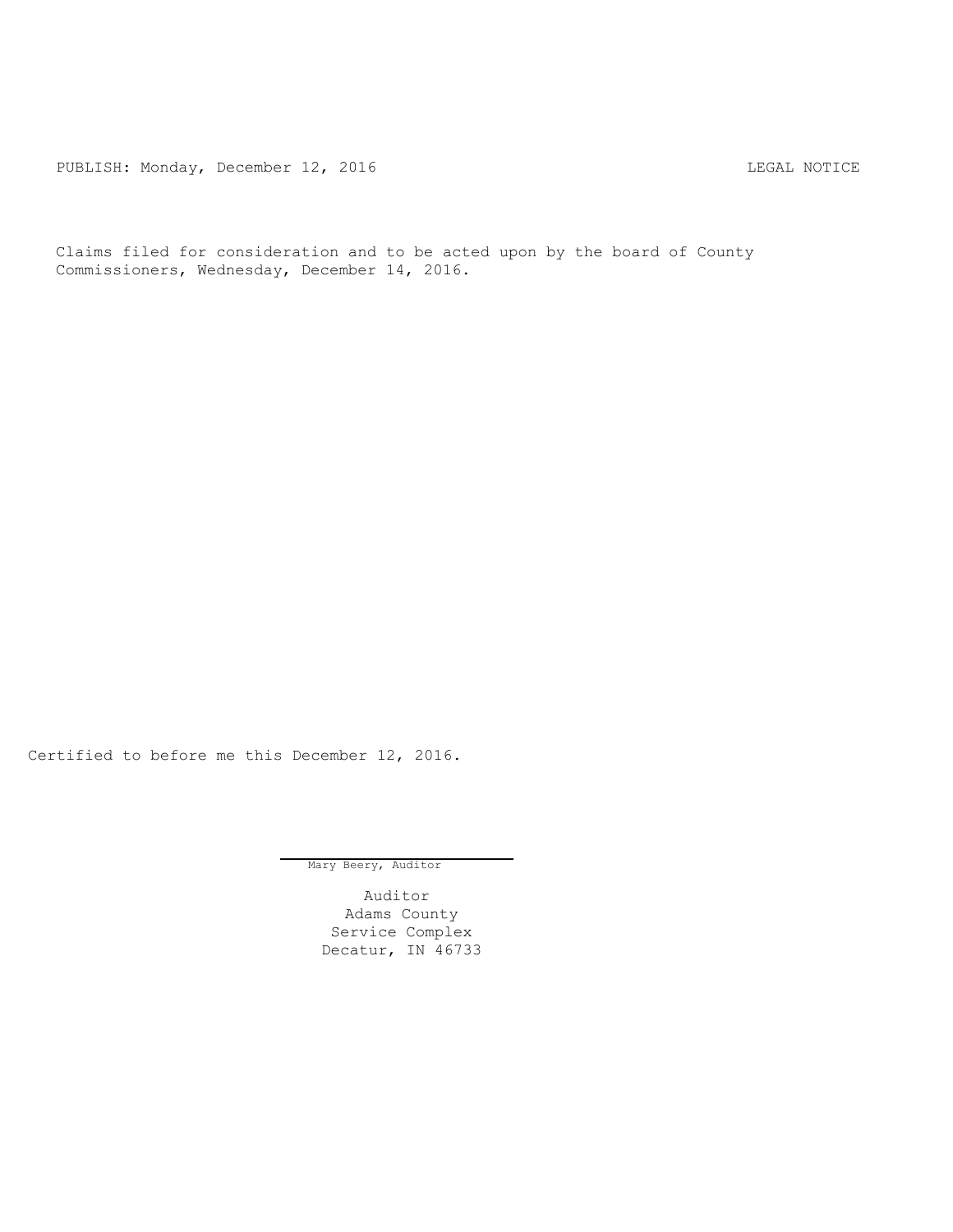

## **Claims Docket for Newspaper Adams County, Indiana**

## For Period: **11/16/2016** to **11/29/2016**

Date Claims to be Paid: **12/14/2016**

*313 W. Jefferson St. Decatur, IN 46733 (219) 724-2600*

| <b>Vendor</b>                            | <u>Amount</u>      | <b>Vendor</b>                          | <u>Amount</u> |
|------------------------------------------|--------------------|----------------------------------------|---------------|
| Adams Memorial Hospital                  | 40,236.16          | Axis Forensic Toxicology               | 1,150.00      |
| Indiana Michigan Power                   | 475.31             | Arnold Lumber Co., Inc.                | 143.80        |
| <b>Berne Ready Mix</b>                   | 822.50             | <b>Berne Witness</b>                   | 199.52        |
| Suburban Propane LP                      | 88.00              | <b>Charles Bowers</b>                  | 2,333.33      |
| Cintas Location #338                     | 54.35              | City Of Decatur                        | 438.19        |
| <b>Complete Printing Service</b>         | 100.50             | Dealership Holdings LLC                | 335.39        |
| Daniel Weber                             | 20.00              | Decatur Daily Democrat                 | 525.60        |
| <b>Decatur Dental Services</b>           | 184.60             | Decatur Tire Center                    | 416.56        |
| Douglas L. Bauman                        | 367.31             | Erie Haven                             | 701.60        |
| Geneva Police Department                 | 201.00             | Gordon Food Service                    | 5,231.72      |
| Graber Insurance, Inc.                   | 100.00             | Hilty Engine Service                   | 422.73        |
| Indiana State Police                     | 112.00             | J & K Communications, Inc.             | 229.15        |
| Jan Smith                                | 20.00              | Joe Spaulding                          | 401.93        |
| Racquel Werich                           | 159.91             | Kiess Electric                         | 382.86        |
| Landis & Sons Drainage                   | 35.00              | Mind's Eye Graphics                    | 100.80        |
| Moser Motor Sales, Inc.                  | 45.75              | Professional Software Corporation      | 35.00         |
| Quill Corporation                        | 443.85             | Rhonda L. McIntosh                     | 78.11         |
| St. Joseph Health Systems, LLC           | 695.00             | Treasurer of Adams County              | 11,274.00     |
| Mitchell W. Hicks                        | 1,940.00           | Adams County Automotive Supply, Inc.   | 39.98         |
| Purdue University                        | 945.56             | Myers Floor Covering & Furniture       | 454.98        |
| Bailey's Test Strips & Thermometers, LLC | 98.00              | Indiana Assoc. Of County Commissioners | 950.00        |
| Frederick A. Schurger                    | 25.00              | Don Myers Plumbing                     | 2,093.57      |
| B & K Hydraulics LLC                     | 76.50              | Indiana Farm Bureau Insurance          | 32.50         |
| <b>Richard Clutter</b>                   | 20.00              | Chad W. Sprunger                       | 987.33        |
| Brooks Construction Co., Inc.            | 52,140.30          | Harvest Land Co-op                     | 476.56        |
| Wal-Mart                                 | 449.87             | Adams County Sheriff's Department      | 176.00        |
| Michael G. Werling                       | 325.00             | Troyer's Market LLC                    | 2,634.02      |
| Kendall Electric, Inc.                   | 59.48              | Grainger                               | 111.44        |
| Bi-County Services, Inc                  |                    |                                        | 20.00         |
|                                          | 3,276.00<br>221.48 | Robert Barger<br>Daniel J. Michaels    |               |
| 5 Alarm Fire & Safety Equipment, LLC     |                    |                                        | 20.00         |
| Henry R. Mayer                           | 20.00              | <b>Stationair's Express</b>            | 2,573.81      |
| J. Lewis Small Company                   | 125.00             | Nussbaum Mechanical, LLC               | 3,500.00      |
| FlexPAC                                  | 1,966.68           | <b>Consolidated Plastics</b>           | 370.13        |
| Carrie Freeman                           | 63.60              | Joe H Construction                     | 32,604.00     |
| RICOH USA, INC.                          | 5,594.22           | Office Depot                           | 52.00         |
| Decatur Ace Hardware                     | 183.27             | WM Imaging Solutions, Inc.             | 30.77         |
| Association of Indiana Counties          | 3,019.17           | K-Tech Specialty Coatings Inc.         | 3,635.16      |
| Mark Cook                                | 20.00              | O'Reilly Auto Parts                    | 217.61        |
| Brenda Alexander                         | 12.82              | Carnall, Andrews & Crell, P.C.         | 35.00         |
| Central Customer Charges                 | 91.68              | <b>Indigital Telecom</b>               | 26,417.68     |
| Alexander Bertsch                        | 20.00              | Travelers                              | 1,447.60      |
| <b>Advance Auto Parts</b>                | 8.49               | <b>Allstar Communications</b>          | 1,306.80      |
| Frontier                                 | 147.03             | The Java Bean Cafe                     | 62.39         |
| Matthew Lose                             | 198.12             | H & H Fencing                          | 300.00        |
| John D. Patch                            | 20.00              | USI, Consultants, Inc.                 | 12,526.50     |
| Troyer Brothers, Inc.                    | 25.84              | AMO Office Supplies                    | 294.53        |
| <b>Treasurer of State</b>                | 650.00             | <b>Watch Communications</b>            | 3,340.91      |
| U.S. Aggregates Inc.                     | 47,511.15          | Kristina A. Nichols/Cans for CoPays    | 26.26         |